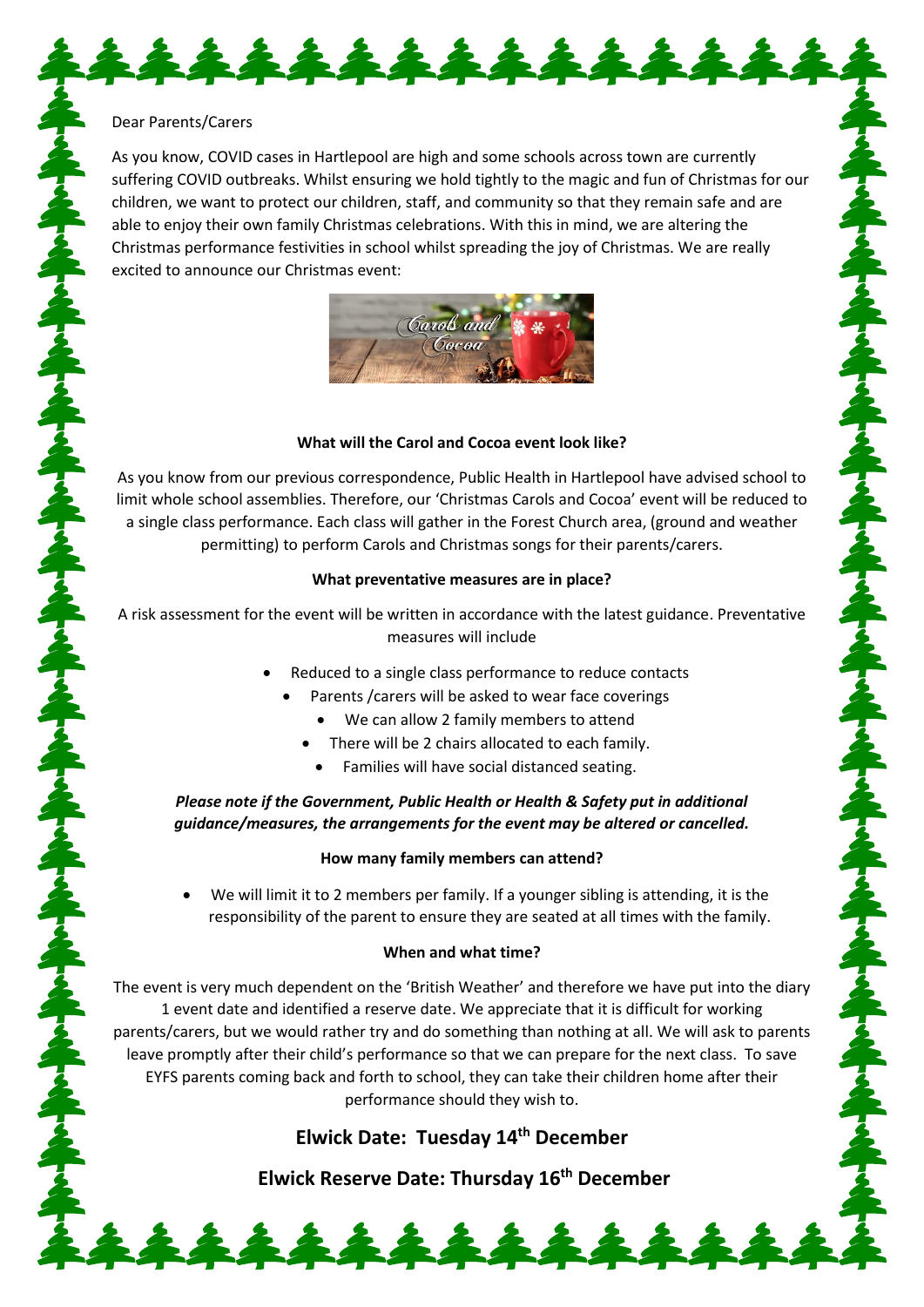| <b>EYFS</b>       | 1:45 |
|-------------------|------|
| Year 1 and Year 2 | 2:30 |
| Year 3 and Year 4 | 3:15 |
| Year 5 and Year 6 | 4:00 |

\*\*\*\*\*\*\*\*\*\*\*\*

For nursery children who attend mornings only, they can either come back to school at 1:15 to join in the performance or pay to stay for school lunch. Please let the EYFS team and the school office know in advance.

### **Will I be able to watch all my children?**

Yes, we are starting at 1:45 with EYFS and then having gaps in between as the younger children tend to get tired by the end of the day. To support parents, class teachers can keep KS2 siblings in school until their performance. If you would like to do this, then please let the class teacher know.

Younger siblings can come and watch their older sibling, but they must be seated and sat with family members.

### **What if the weather isn't appropriate?**

If the weather prevents the event going ahead, school will move to the reserve date. If school must cancel the event, you will receive a text message. If the weather on the reserve date prevents going ahead, the event will be cancelled. However, a recording of the children signing and signing 'Away in A Manger' - will be uploaded to MST

### **Will the children be dressed up?**

Yes, class teachers will allocate costumes or themes but will ensure children are warm. The class teacher will inform children and parents of the 'costumes' needed but we will ask that parents support school to provide warm clothing e.g., a vest, gloves.

# **Do I need to bring anything?**

We are asking that parents/carers wear a face covering and dress warm and festive. There will be cocoa for a small donation. There will be decorations to buy made by the children and a raffle.

# **Other Key dates**

| Event                           | <b>Description</b>                                                                                                                                                                                                            | <b>Elwick</b>                    |
|---------------------------------|-------------------------------------------------------------------------------------------------------------------------------------------------------------------------------------------------------------------------------|----------------------------------|
| <b>Christmas</b><br>Jumper Day. | Children can come into school<br>their Christmas jumpers of<br>festive dress of their choice                                                                                                                                  | Friday 10 <sup>th</sup> December |
| <b>Christmas Party</b>          | Children will have party games<br>within their class. Children can<br>come to school in clothes of their<br>choice. Party food donations will<br>be greatly received but they<br>must be pre-packaged due to<br>Natasha's Law | Friday 17 <sup>th</sup> December |

\*\*\*\*\*\*\*\*\*\*